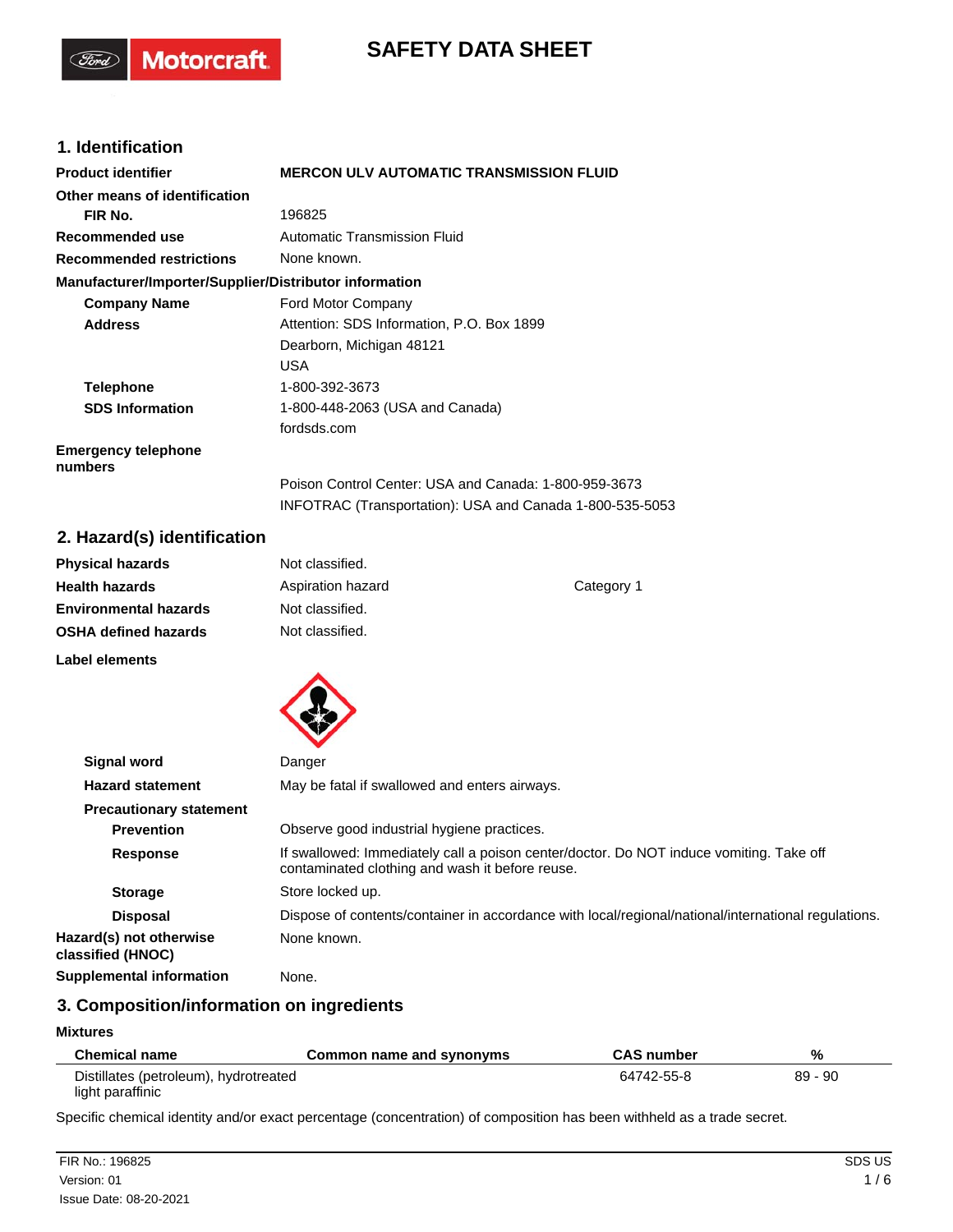### **4. First-aid measures**

| <b>Inhalation</b>                                                            | Move to fresh air. Call a physician if symptoms develop or persist.                                                                                                                  |
|------------------------------------------------------------------------------|--------------------------------------------------------------------------------------------------------------------------------------------------------------------------------------|
| <b>Skin contact</b>                                                          | Wash off with soap and water. Get medical attention if irritation develops and persists.                                                                                             |
| Eye contact                                                                  | Rinse with water. Get medical attention if irritation develops and persists.                                                                                                         |
| Ingestion                                                                    | Call a physician or poison control center immediately. Rinse mouth. Do not induce vomiting. If<br>vomiting occurs, keep head low so that stomach content doesn't get into the lungs. |
| <b>Most important</b><br>symptoms/effects, acute and<br>delayed              | Aspiration may cause pulmonary edema and pneumonitis.                                                                                                                                |
| Indication of immediate<br>medical attention and special<br>treatment needed | Provide general supportive measures and treat symptomatically. Keep victim under observation.<br>Symptoms may be delayed.                                                            |
| <b>General information</b>                                                   | Ensure that medical personnel are aware of the material(s) involved, and take precautions to<br>protect themselves.                                                                  |
| 5. Fire-fighting measures                                                    |                                                                                                                                                                                      |
| Suitable extinguishing media                                                 | Water fog. Foam. Dry chemical powder. Carbon dioxide (CO2).                                                                                                                          |
| Unsuitable extinguishing<br>media                                            | Do not use water jet as an extinguisher, as this will spread the fire.                                                                                                               |

During fire, gases hazardous to health may be formed. Upon decomposition, this product emits carbon monoxide, carbon dioxide and/or low molecular weight hydrocarbons. **Specific hazards arising from**

**Special protective equipment** Self-contained breathing apparatus and full protective clothing must be worn in case of fire. **and precautions for firefighters**

**Fire fighting** Move containers from fire area if you can do so without risk.

**Specific methods** Use standard firefighting procedures and consider the hazards of other involved materials. General fire hazards **No unusual fire or explosion hazards noted.** 

### **6. Accidental release measures**

**the chemical**

**equipment/instructions**

| Personal precautions,<br>protective equipment and<br>emergency procedures | Avoid contact with eyes, skin, and clothing. Avoid inhalation of vapors and spray mists. Ensure<br>adequate ventilation. Keep people away from and upwind of spill/leak. Keep unnecessary<br>personnel away. Local authorities should be advised if significant spillages cannot be contained.<br>Wear appropriate protective equipment and clothing during clean-up. For personal protection, see<br>section 8 of the SDS. |
|---------------------------------------------------------------------------|-----------------------------------------------------------------------------------------------------------------------------------------------------------------------------------------------------------------------------------------------------------------------------------------------------------------------------------------------------------------------------------------------------------------------------|
| Methods and materials for<br>containment and cleaning up                  | The product is immiscible with water and will spread on the water surface.                                                                                                                                                                                                                                                                                                                                                  |
|                                                                           | Large Spills: Stop the flow of material, if this is without risk. Dike the spilled material, where this is<br>possible. Absorb in vermiculite, dry sand or earth and place into containers. Following product<br>recovery, flush area with water.                                                                                                                                                                           |
|                                                                           | Small Spills: Wipe up with absorbent material (e.g. cloth, fleece). Clean surface thoroughly to<br>remove residual contamination.                                                                                                                                                                                                                                                                                           |
|                                                                           | Never return spills to original containers for re-use. For waste disposal, see section 13 of the SDS.                                                                                                                                                                                                                                                                                                                       |
| <b>Environmental precautions</b>                                          | Avoid discharge into drains, water courses or onto the ground.                                                                                                                                                                                                                                                                                                                                                              |
| 7. Handling and storage                                                   |                                                                                                                                                                                                                                                                                                                                                                                                                             |
| <b>Precautions for safe handling</b>                                      | Avoid contact with eyes, skin, and clothing. Avoid breathing mist or vapor. Avoid prolonged<br>exposure. Provide adequate ventilation. Observe good industrial hygiene practices. Wash hands<br>thoroughly after handling. Wear appropriate personal protective equipment. For personal<br>protection, see Section 8 of the SDS.                                                                                            |
| Conditions for safe storage,<br>including any incompatibilities           | Store locked up. Store in tightly closed container. Store away from incompatible materials (see<br>Section 10 of the SDS).                                                                                                                                                                                                                                                                                                  |

## **8. Exposure controls/personal protection**

### **Occupational exposure limits**

The following constituents are the only constituents of the product which have a PEL, TLV or other recommended exposure limit. At this time, the other constituents have no known exposure limits.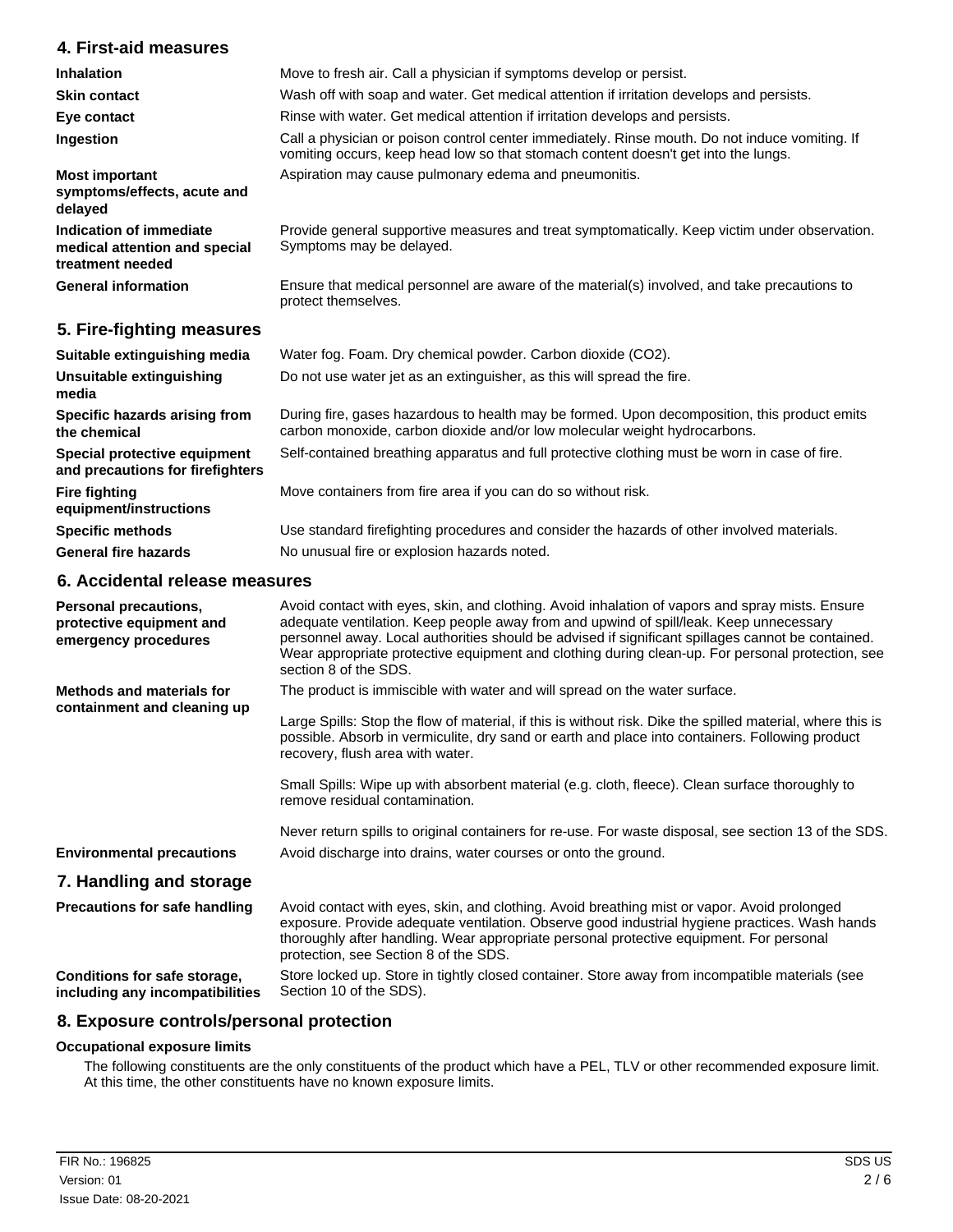| <b>Components</b>                                                             | US. OSHA Table Z-1 Limits for Air Contaminants (29 CFR 1910.1000)<br><b>Type</b>                                                                                                                                                                                                                                                                         | Value              | Form                |
|-------------------------------------------------------------------------------|----------------------------------------------------------------------------------------------------------------------------------------------------------------------------------------------------------------------------------------------------------------------------------------------------------------------------------------------------------|--------------------|---------------------|
| Distillates (petroleum),<br>hydrotreated light paraffinic<br>(CAS 64742-55-8) | PEL                                                                                                                                                                                                                                                                                                                                                      | $5 \text{ mg/m}$ 3 | Mist.               |
| <b>US. ACGIH Threshold Limit Values</b><br><b>Components</b>                  | <b>Type</b>                                                                                                                                                                                                                                                                                                                                              | Value              | Form                |
| Distillates (petroleum),<br>hydrotreated light paraffinic<br>(CAS 64742-55-8) | TWA                                                                                                                                                                                                                                                                                                                                                      | $5 \text{ mg/m}$   | Inhalable fraction. |
| US. NIOSH: Pocket Guide to Chemical Hazards                                   |                                                                                                                                                                                                                                                                                                                                                          |                    |                     |
| <b>Components</b>                                                             | <b>Type</b>                                                                                                                                                                                                                                                                                                                                              | Value              | Form                |
| Distillates (petroleum),<br>hydrotreated light paraffinic<br>(CAS 64742-55-8) | STEL                                                                                                                                                                                                                                                                                                                                                     | 10 mg/m3           | Mist.               |
|                                                                               | <b>TWA</b>                                                                                                                                                                                                                                                                                                                                               | $5 \text{ mg/m}$   | Mist.               |
| <b>Biological limit values</b>                                                | No biological exposure limits noted for the ingredient(s).                                                                                                                                                                                                                                                                                               |                    |                     |
| Appropriate engineering<br>controls                                           | Use adequate ventilation to control airborne concentrations below the exposure limits/guidelines. If<br>user operations generate a vapor, dust and/or mist, use process enclosure, appropriate local<br>exhaust ventilation, or other engineering controls to control airborne levels below the<br>recommended exposure limits/guidelines.               |                    |                     |
|                                                                               | Individual protection measures, such as personal protective equipment                                                                                                                                                                                                                                                                                    |                    |                     |
| <b>Eye/face protection</b>                                                    | Wear safety glasses with side shields (or goggles).                                                                                                                                                                                                                                                                                                      |                    |                     |
| <b>Skin protection</b>                                                        |                                                                                                                                                                                                                                                                                                                                                          |                    |                     |
| <b>Hand protection</b>                                                        | Suitable chemical protective gloves should be worn when the potential exists for skin exposure.<br>The choice of an appropriate glove does not only depend on its material but also on other quality<br>features and is different from one producer to the other. Nitrile gloves are recommended.                                                        |                    |                     |
| Other                                                                         | Wear appropriate chemical resistant clothing if applicable.                                                                                                                                                                                                                                                                                              |                    |                     |
| <b>Respiratory protection</b>                                                 | If engineering controls do not maintain airborne concentrations to a level which is adequate to<br>protect worker health, an approved respirator must be worn. Respirator selection, use and<br>maintenance should be in accordance with the requirements of OSHA Respiratory Protection<br>Standard 29 CFR 1910.134 and/or Canadian Standard CSA Z94.4. |                    |                     |
| <b>Thermal hazards</b>                                                        | Wear appropriate thermal protective clothing, when necessary.                                                                                                                                                                                                                                                                                            |                    |                     |
| <b>General hygiene</b><br>considerations                                      | Always observe good personal hygiene measures, such as washing after handling the material<br>and before eating, drinking, and/or smoking. Routinely wash work clothing and protective<br>equipment to remove contaminants.                                                                                                                              |                    |                     |
| 9. Physical and chemical properties                                           |                                                                                                                                                                                                                                                                                                                                                          |                    |                     |
| Appearance                                                                    |                                                                                                                                                                                                                                                                                                                                                          |                    |                     |

| <b>Physical state</b>                        | Liquid.                                           |        |
|----------------------------------------------|---------------------------------------------------|--------|
| <b>Form</b>                                  | Liquid.                                           |        |
| <b>Color</b>                                 | Red.                                              |        |
| Odor                                         | <b>PETROLEUM</b>                                  |        |
| <b>Odor threshold</b>                        | Not available.                                    |        |
| рH                                           | Not available.                                    |        |
| Melting point/freezing point                 | Not available.                                    |        |
| Initial boiling point and boiling<br>range   | Not available.                                    |        |
| <b>Flash point</b>                           | > 314.6 °F (> 157.0 °C) Pensky-Martens Closed Cup |        |
| <b>Evaporation rate</b>                      | Not available.                                    |        |
| <b>Flammability (solid, gas)</b>             | Not applicable.                                   |        |
| Upper/lower flammability or explosive limits |                                                   |        |
| Explosive limit - lower (%)                  | Not available.                                    |        |
| Explosive limit - upper (%)                  | Not available.                                    |        |
| Vapor pressure                               | $<$ 1 mm Hg                                       |        |
| FIR No.: 196825                              |                                                   | SDS US |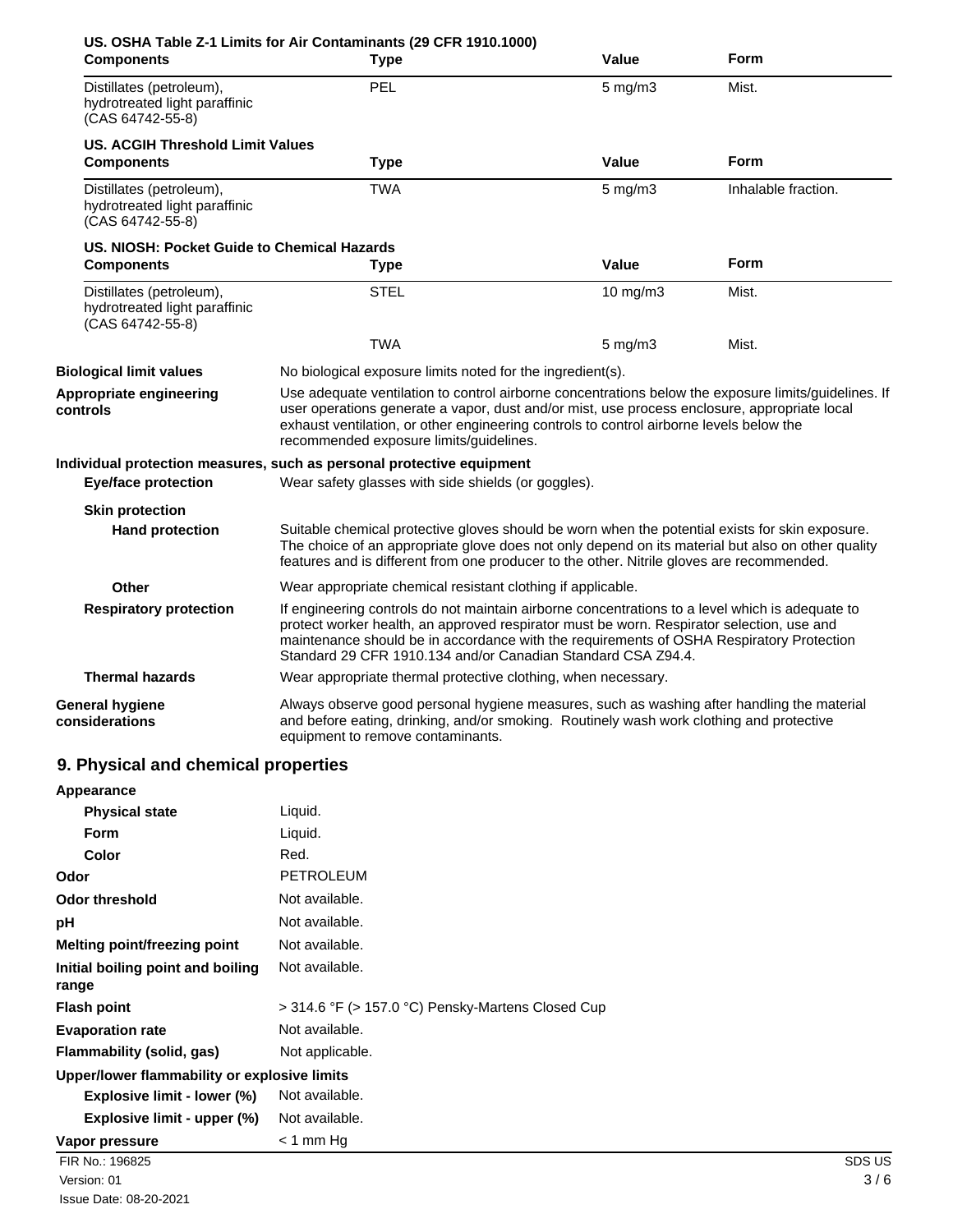| Vapor density                                     | $> 1$ (Air=1)                                                                                 |
|---------------------------------------------------|-----------------------------------------------------------------------------------------------|
| <b>Relative density</b>                           | $0.83 - 0.85$ (Water=1)                                                                       |
| Relative density temperature                      | 60.08 °F (15.6 °C)                                                                            |
| Solubility(ies)                                   |                                                                                               |
| Solubility (water)                                | Negligible                                                                                    |
| <b>Partition coefficient</b><br>(n-octanol/water) | Not available.                                                                                |
| <b>Auto-ignition temperature</b>                  | Not available.                                                                                |
| Decomposition temperature                         | Not available.                                                                                |
| <b>Viscosity</b>                                  | 19 - 20 cSt                                                                                   |
| <b>Viscosity temperature</b>                      | 104 °F (40 °C)                                                                                |
| 10. Stability and reactivity                      |                                                                                               |
| <b>Reactivity</b>                                 | The product is stable and non-reactive under normal conditions of use, storage and transport. |
| <b>Chemical stability</b>                         | Material is stable under normal conditions.                                                   |
| <b>Doccibility of hazardous</b>                   | No deparatous reaction known under conditions of normal use                                   |

| <b>POSSIBILITY OF NAZARDOUS</b><br>reactions | <u>No dangerous reaction known under conditions of normal use.</u>                                                  |
|----------------------------------------------|---------------------------------------------------------------------------------------------------------------------|
| <b>Conditions to avoid</b>                   | Contact with incompatible materials.                                                                                |
| Incompatible materials                       | Strong oxidizing agents.                                                                                            |
| <b>Hazardous decomposition</b><br>products   | Upon decomposition, this product emits carbon monoxide, carbon dioxide and/or low molecular<br>weight hydrocarbons. |

# **11. Toxicological information**

# **Information on likely routes of exposure**

| <b>Inhalation</b>                                                                  | Based on available data, the classification criteria are not met. Prolonged inhalation may be<br>harmful.                 |        |
|------------------------------------------------------------------------------------|---------------------------------------------------------------------------------------------------------------------------|--------|
| <b>Skin contact</b>                                                                | Based on available data, the classification criteria are not met.                                                         |        |
| Eye contact                                                                        | Based on available data, the classification criteria are not met.                                                         |        |
| Ingestion                                                                          | Droplets of the product aspirated into the lungs through ingestion or vomiting may cause a serious<br>chemical pneumonia. |        |
| Symptoms related to the<br>physical, chemical and<br>toxicological characteristics | Aspiration may cause pulmonary edema and pneumonitis.                                                                     |        |
| Information on toxicological effects                                               |                                                                                                                           |        |
| <b>Acute toxicity</b>                                                              | May be fatal if swallowed and enters airways.                                                                             |        |
| <b>Skin corrosion/irritation</b>                                                   | Prolonged skin contact may cause temporary irritation.                                                                    |        |
| Serious eye damage/eye<br>irritation                                               | Direct contact with eyes may cause temporary irritation.                                                                  |        |
| Respiratory or skin sensitization                                                  |                                                                                                                           |        |
| <b>Respiratory sensitization</b>                                                   | Not a respiratory sensitizer.                                                                                             |        |
| <b>Skin sensitization</b>                                                          | This product is not expected to cause skin sensitization.                                                                 |        |
| <b>Germ cell mutagenicity</b>                                                      | No data available to indicate product or any components present at greater than 0.1% are<br>mutagenic or genotoxic.       |        |
| Carcinogenicity                                                                    | Not classifiable as to carcinogenicity to humans.                                                                         |        |
| Not listed.                                                                        | IARC Monographs. Overall Evaluation of Carcinogenicity<br>OSHA Specifically Regulated Substances (29 CFR 1910.1001-1053)  |        |
| Not listed.                                                                        |                                                                                                                           |        |
| <b>Reproductive toxicity</b>                                                       | This product is not expected to cause reproductive or developmental effects.                                              |        |
| Specific target organ toxicity -<br>single exposure                                | Not classified.                                                                                                           |        |
| Specific target organ toxicity -<br>repeated exposure                              | Not classified.                                                                                                           |        |
| FIR No.: 196825                                                                    |                                                                                                                           | SDS US |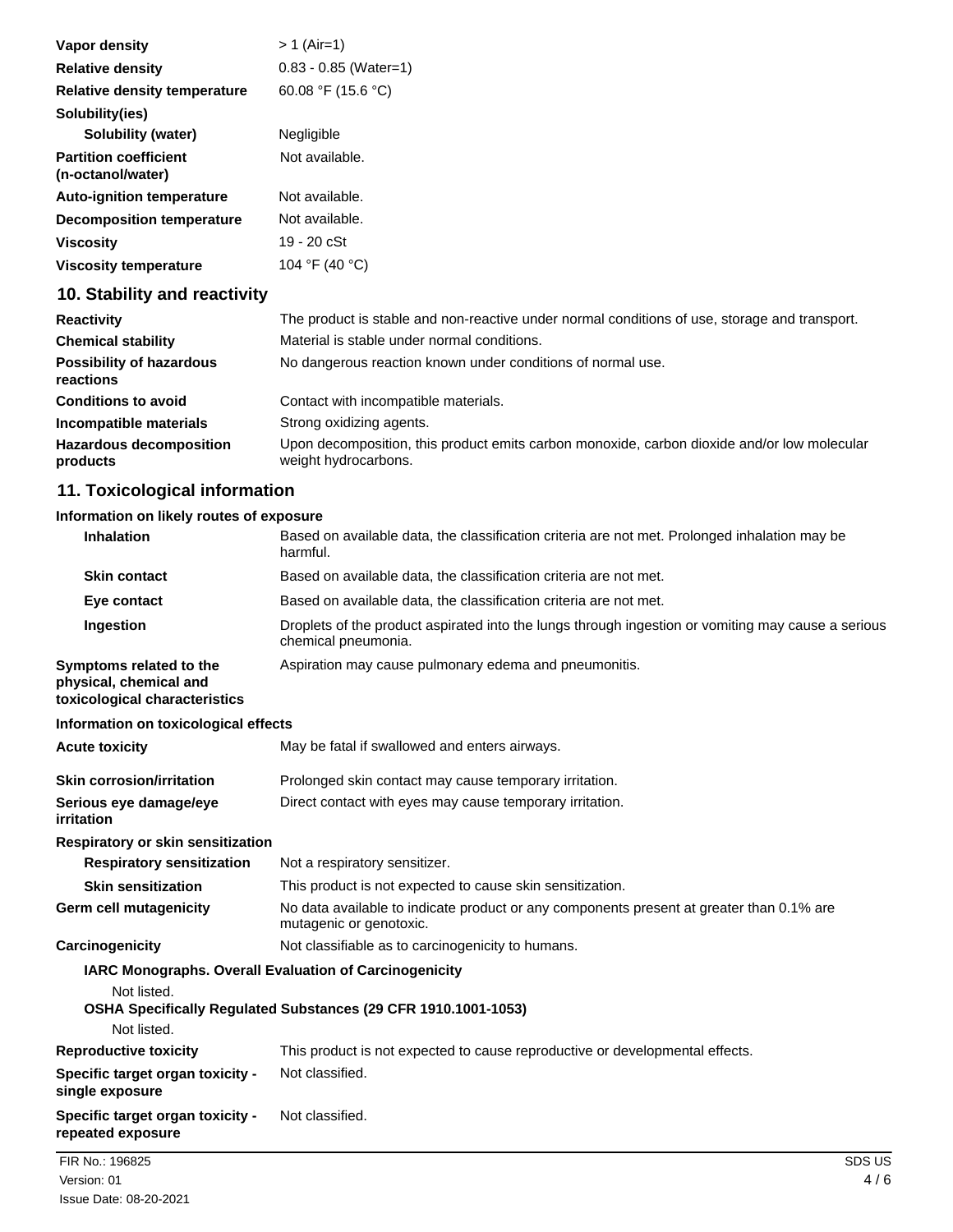| <b>Aspiration hazard</b>                 | May be fatal if swallowed and enters airways.                                                                                                                                                                                                                            |
|------------------------------------------|--------------------------------------------------------------------------------------------------------------------------------------------------------------------------------------------------------------------------------------------------------------------------|
| <b>Chronic effects</b>                   | Prolonged inhalation may be harmful.                                                                                                                                                                                                                                     |
| 12. Ecological information               |                                                                                                                                                                                                                                                                          |
| <b>Ecotoxicity</b>                       | The product is not classified as environmentally hazardous. However, this does not exclude the<br>possibility that large or frequent spills can have a harmful or damaging effect on the environment.                                                                    |
| <b>Persistence and degradability</b>     | No data is available on the degradability of any ingredients in the mixture.                                                                                                                                                                                             |
| <b>Bioaccumulative potential</b>         |                                                                                                                                                                                                                                                                          |
| <b>Mobility in soil</b>                  | No data available.                                                                                                                                                                                                                                                       |
| Other adverse effects                    | No other adverse environmental effects (e.g. ozone depletion, photochemical ozone creation<br>potential, endocrine disruption, global warming potential) are expected from this component.                                                                               |
| 13. Disposal considerations              |                                                                                                                                                                                                                                                                          |
| <b>Disposal instructions</b>             | Collect and reclaim or dispose in sealed containers at licensed waste disposal site. Dispose of<br>contents/container in accordance with local/regional/national/international regulations. Don't<br>pollute. Conserve resources. Return used oil to collection centers. |
| <b>Local disposal regulations</b>        | Dispose in accordance with all applicable regulations.                                                                                                                                                                                                                   |
| Hazardous waste code                     | The waste code should be assigned in discussion between the user, the producer and the waste<br>disposal company.                                                                                                                                                        |
| Waste from residues / unused<br>products | Dispose of in accordance with local regulations. Empty containers or liners may retain some<br>product residues. This material and its container must be disposed of in a safe manner (see:                                                                              |

Since emptied containers may retain product residue, follow label warnings even after container is emptied. Empty containers should be taken to an approved waste handling site for recycling or **Contaminated packaging**

# **14. Transport information**

#### **DOT**

Not regulated as dangerous goods.

#### **IATA**

Not regulated as dangerous goods.

#### **IMDG**

Not regulated as dangerous goods.

**Transport in bulk according to** Not established. **Annex II of MARPOL 73/78 and the IBC Code**

### **15. Regulatory information**

**US federal regulations**

This product is a "Hazardous Chemical" as defined by the OSHA Hazard Communication Standard, 29 CFR 1910.1200.

### **Toxic Substances Control Act (TSCA)**

**TSCA Section 12(b) Export Notification (40 CFR 707, Subpt. D)**

Disposal instructions).

disposal.

Not regulated.

**CERCLA Hazardous Substance List (40 CFR 302.4)**

Not listed.

**SARA 304 Emergency release notification**

Not regulated.

**OSHA Specifically Regulated Substances (29 CFR 1910.1001-1053)**

Not listed.

**Superfund Amendments and Reauthorization Act of 1986 (SARA)**

### **SARA 302 Extremely hazardous substance**

Not listed.

**SARA 311/312 Hazardous** Yes **chemical Classified hazard** Aspiration hazard **categories**